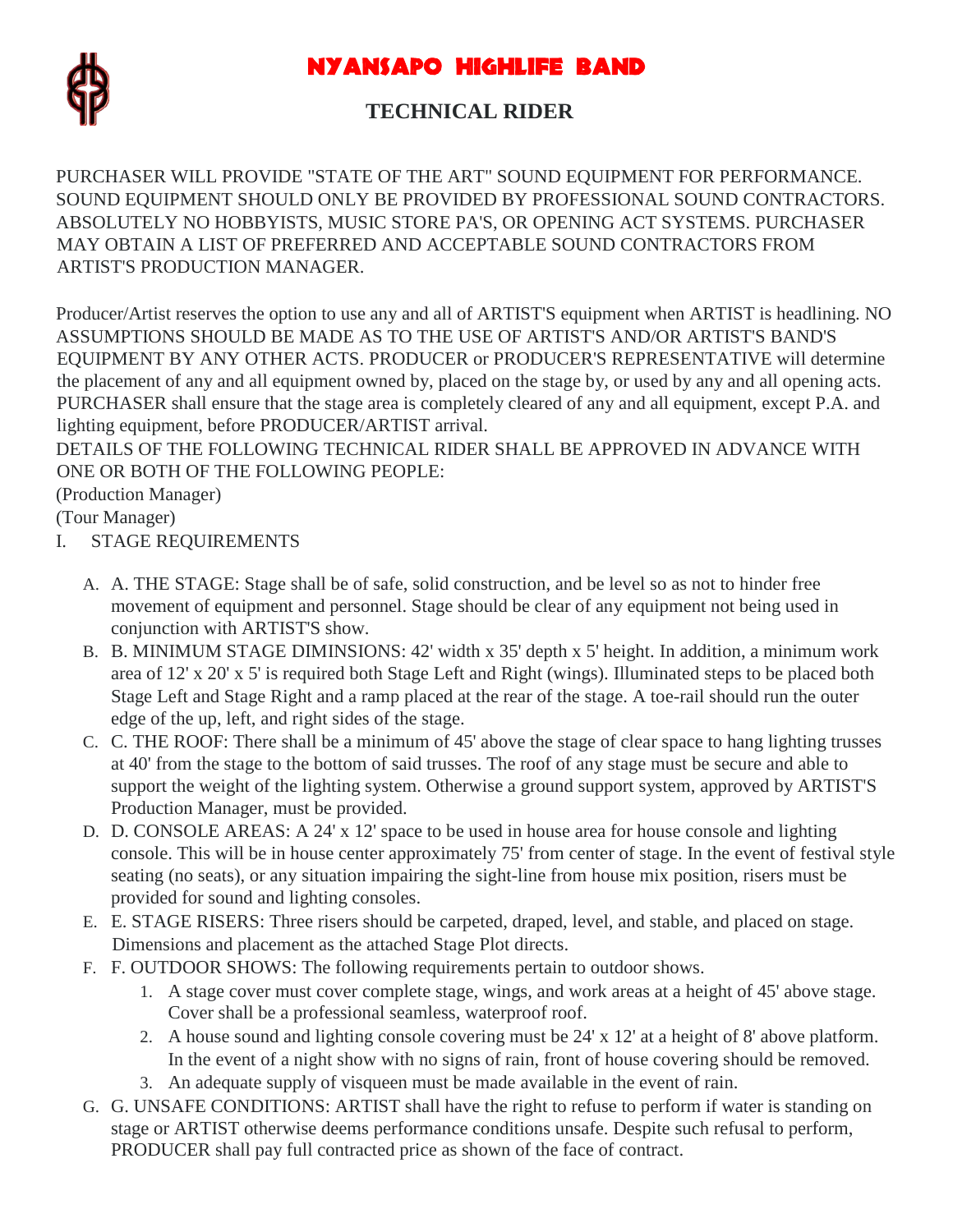#### II. MINIMUM POWER REQUIREMENTS

- A. A. SOUND POWER: 100 amps, 120 volts per leg, single or three-phase service to supply sound power distro only. (Lighting and sound cannot be on same service.)
- B. B. LIGHT POWER: 400 amps, 120 volts per leg, three-phase service that is used solely for lighting equipment.
- C. C. STAGE POWER: For ARTIST consisting of two (2) 30 amp, 120-volt services, terminating into three (3) professional quality quad boxes. Services to be supplied by sound power and positioned on stage according to attached Stage Plot.
- D. D. SHORE POWER: For one (1) 45' bus, consisting of a 50 amp, 120-volt service to be located within 30' feet of the bus parking. House electrician must be available to connect this service to ARTIST'S equipment during load-in, and available to disconnect during load-out.
- E. E. GENERATOR POWER: If power is provided by generator, two (2) separate generators must be provided for lights and sound separately. Generators must be properly grounded with adequate fuel for operation from lighting company's load-in till post show load-out. A qualified technician must be onsite for the entire duration of both generators use.

#### III. MINIMUM MANPOWER REQUIREMENTS

- A. A. HANDS: The ARTIST requires a minimum of four (4) able-bodied people to assist with the unloading, set-up, loading, etc., of ARTIST'S production. Hands to be made available at production managers specific call times, and their services will be required from load-in through load-out.
- B. B. ELECTRICIAN: One house electrician is required at load-in and loadout to connect and disconnect the PRODUCER'S sound and lighting equipment and the ARTIST'S shore power.
- C. C. TECHNICIANS: are to be provided at no cost to PRODUCER or ARTIST, including at least a lighting director and pre-show focus crew, and two (2) or more competent technicians for both house and monitor system. Technicians are to be available for load-in, sound check, performance and load-out.
- D. D. LIGHT OPS: Two (2) follow spot operators are required from one-half hour prior to scheduled show time until the ARTIST show is concluded. In addition, one (1) person to control house lighting. Spot and house light procedures are determined by ARTIST'S Lighting Director.
- E. E. TRANSPORTATION: PURCHASER shall provide one (1) eight- (8) passenger van or limousine with driver to be used for transportation of ARTIST, Band, and Crew at Tour Manager's request.
- IV. MONITOR SYSTEM Currently ARTIST carries his/her own monitor system. In the event the ARTIST does not have their monitor package, please follow the requirements below. Contact Production Manager before ordering monitor system.
	- A. A. MONITOR CONSOLE: 40-channel mixing console for on-stage mix with 12 independent mixes and four (4) auxiliary sends. Acceptable consoles include Midas, Yamaha 4k, Soundcraft MH. Monitor mix position must be stage left and at stage level with clear sight lines to stage. B. MONITOR ELECTRONICS: Five (5) Shure PSM 700 or 600 wireless, and three (3) PSM 600 hardwired personal ear monitor systems. In the event that personal ear monitors cannot be provided, monitor wedges must include a high quality 1/3 octave equalizer (all same brand and model) with appropriate two- or threeway crossover on each mix. Cue system must contain the same wedge, components, and crossover as other mixes and be wired so that the operator has a post EQ signal of all 12 mixes.
	- B. C. ON-STAGE MONITOR WEDGES:
		- 1. Ten (8) professional bi-amped monitor wedges with single 12" woofers and single 2" horn.
		- 2. Amplification, for each wedge, to be no less than 650 watts (8 ohms) for low-end, and no less than 125 watts (8 ohms) for the high end.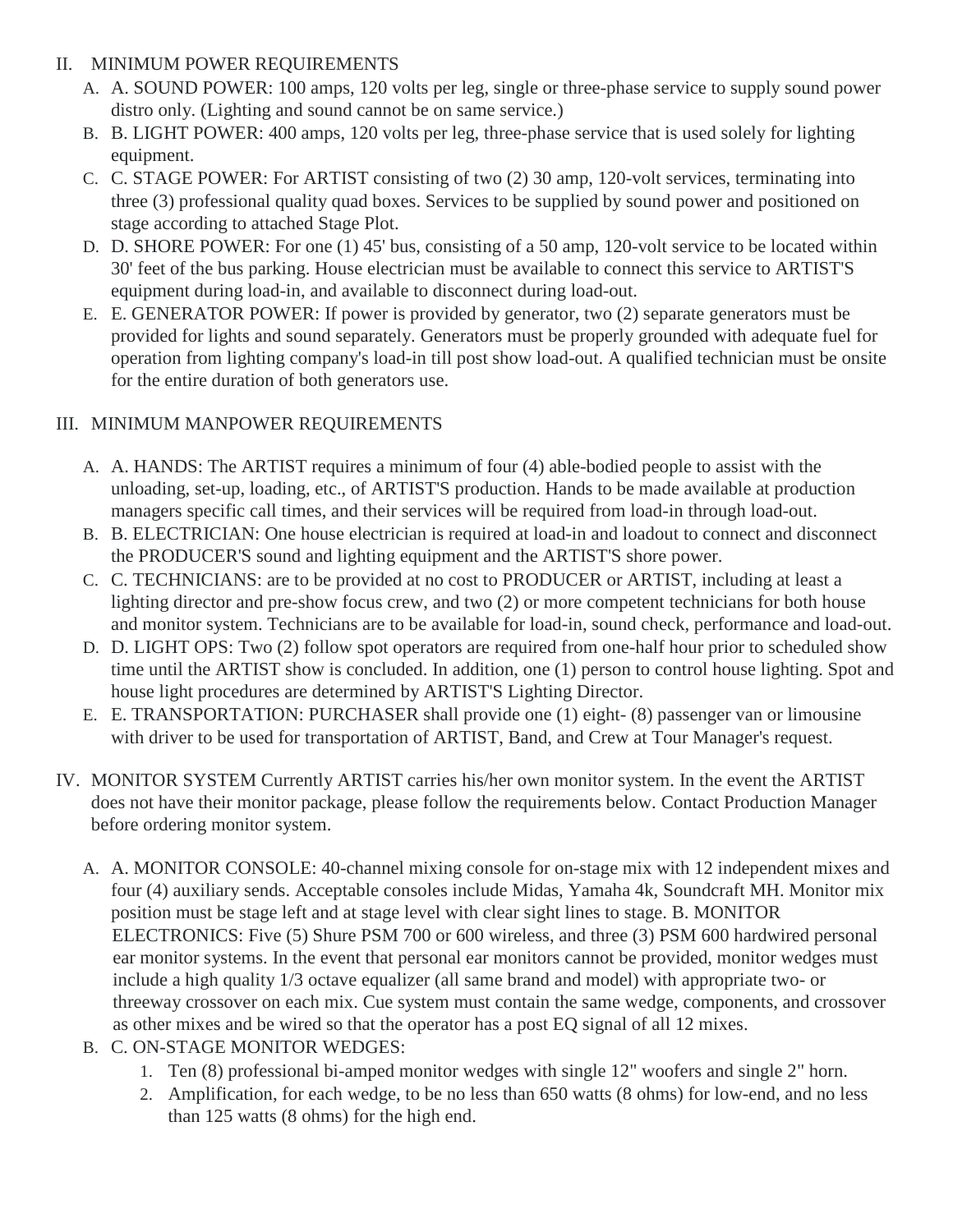- 3. A separate 3-way drum fill must be provided, or a system consisting of a sub speaker box with either 2 x 15" or a single 18" and a bi-amped high-powered wedge, with adequate power of no less than 1000 watts (8 ohms) minimum.
- 4. All monitors must be able to provide clear, undistorted musical program of frequencies from 60 Hz to 16 kHz at  $(+$  or  $-3$  dB) handling peak levels of 120 dB (c weighted) 5' from cabinet. For this reason, passive wedges are not acceptable.
- 5. See attached Stage Plot monitor placement and configuration.
- C. D. OUTBOARD GEAR FOR MONITOR MIX POSTION:
	- 1. REVERBS: One (1) high quality digital reverbs (SPX 990, 90, REV 5, 7 are acceptable)
	- 2. GATES: Six (6) channels of noise gates (Drawmer, Apex).
- D. E. SEE ATTACHED STAGE PLOT AND INPUT LIST for positions of monitors, microphone specifications, and configurations of system inputs. Sufficient microphones, direct boxes, stands, subsnakes, and cables are required to support all inputs, house, and monitor needs for both ARTIST and opening acts separately.

### V. HOUSE SOUND SYSTEM

- A. A. HOUSE CONSOLE: A FOH console with a minimum of forty-eight (48) channels is required. Separate console(s) will be needed for any other acts. YAMAHA (PM5D preferred, PM1D, M7CL, PM4K) MIDAS (Heritage 1k, 2k, 3k, XL3, XL4, XL 200, etc.) Digico (D5, D1) Digidesign (Venue, Profile) consoles are preferred and only those of similar professional quality will be accepted. Digital consoles are preferred. House mix output must be from matrix send. House Position must be 75' from stage, Slightly to the right of center with clear sight lines to entire stage.
- B. B. HOUSE ELECTRONICS: Should be set up in stereo with two (2) matched 1/3 octave equalizers and high-quality crossover. Any center cluster, front fills, or subs should have a separate EQ and matrix send/aux send. EQ's and crossover must be accessible to FOH engineer.
- C. C. SOUND SYSTEM: High quality horn loaded three-, four-, or five-way sound system capable of providing clear, undistorted, evenly distributed sound throughout the venue. System must be able to sustain musical program of frequencies from 20 Hz to 20k Hz  $(+$  or  $-3$  dB) at a main level of 115 dB and handle peak levels of up to 110 dB, measured (c weighted) 75'-100' from front of stage.
- D. D. OUTBOARD GEAR FOR HOUSE MIX POSITION:
	- 1. REVERBS: Four (4) high quality digital reverbs. (SPX 990, REV 5/7, LEX 480/224, PCM 70, SPX 2000, T-CM-1, M-3000/5000, ET-H 3000)
	- 2. DELAY: One (1) digital delay (Roland SDE 3000 or 330, TCD2, 2290)
	- 3. COMPRESSORS: Ten (10) channels of compression (Klark, BSS, DBX, or Drawmer)
	- 4. GATES: Six (6) channels of noise gates (Klark, Behringer, BSS, DBX, or Drawmer)
	- 5. RTA: One (1) Real Time Analyzer Klark, Teknik DN60, or Goldline)
	- 6. CD PLAYER/BURNER: One (1) CD player/burner patched to open matrix or aux send
- E. E. AUDIO CLEAR-COM: Two (2) positions of intercom, house mix position, and stage monitor mix position. Clear-com flasher must be at eyelevel, visible to operator at each station. This system must be independent from the lighting intercom.
- F. F. HOUSE SNAKE AND SPLIT: House snake must be capable of sending stage inputs (40+) to house mix position and return sends to stage. Snake must be of a length (150'-250') to reach from stage to house mix by a path that meets house fi re-code regulations. Splitter should have ground lift capabilities and at least 40 lines splitting to monitor console.
- G. G. SOUND LEVEL MAXIMUMS: House Engineer has the right to make decisions regarding appropriate Sound Pressure Levels at Sound check and during show. No HOUSE VOLUME MAXIMUM will be heeded without prior signed consentment by Tour Manager.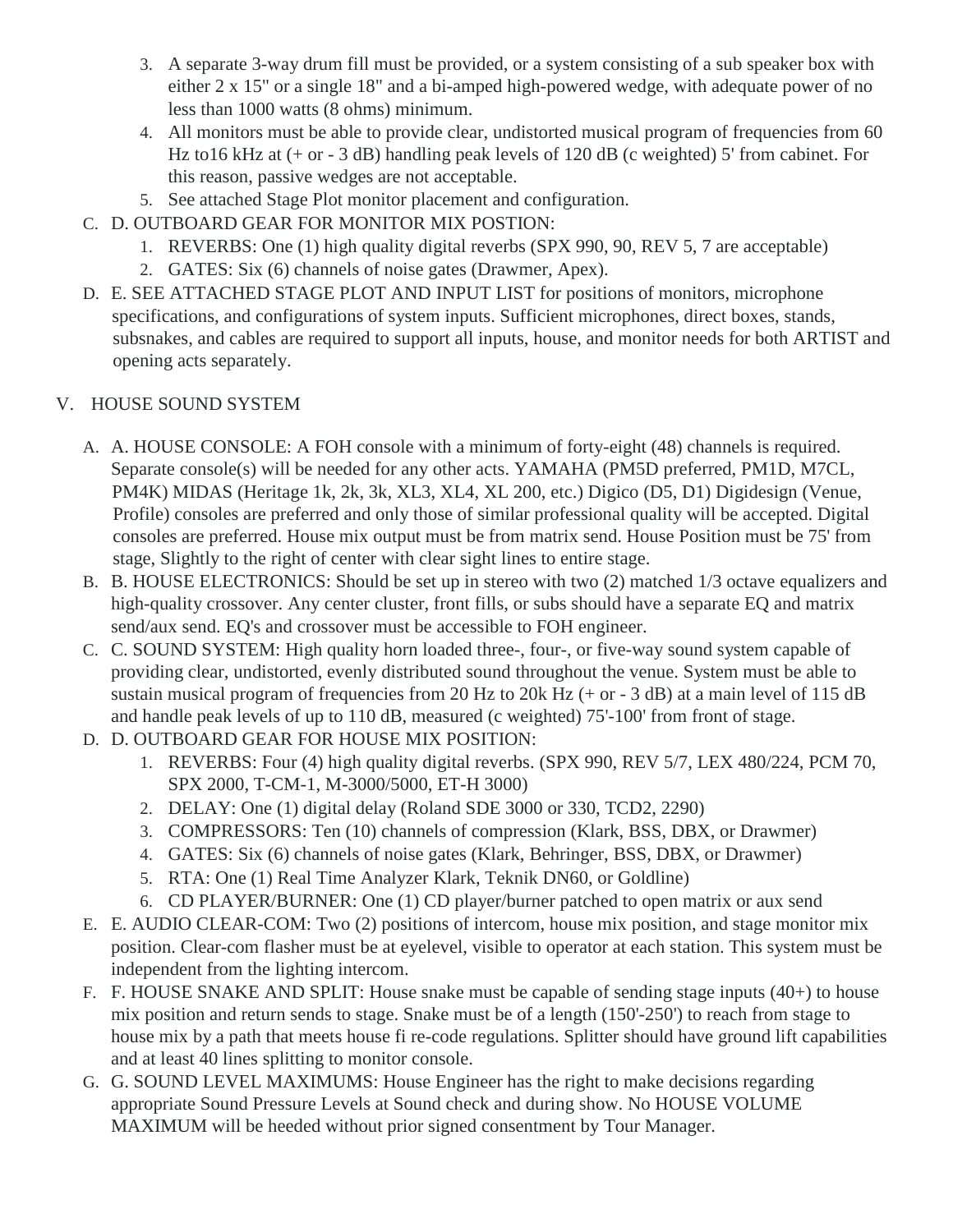### VI. LIGHTING REQUIREMENTS

- A. A. LIGHTING CONSOLE: 60-channel lighting console with at least three scenes of pre-set and three separate programmable chases (Celco Gold and Avo are acceptable consoles). All lighting equipment should be patched to appear on the console's channels as indicated on the attached lighting plot.
- B. B. SIGHT LINES: At ground level, console must be on a secure riser allowing an unobstructed clear view of the entire stage. Height must allow sightlines above persons standing in their seats.
- C. C. THE LIGHTING SYSTEM: Should consist of two (2) 40' box style trusses. Trusses must be secure and it's support system, whether chain motors or ground support, sufficient to lift and hold all lighting instruments and additional ARTIST provided lighting equipment and scenery.
- D. D. TRUSS HANG AND TRIM: The front truss shall be hung even with the downstage edge of the stage, the rear truss edge 30' from the downstage edge of the stage. Trim for both trusses shall be set at 30'-40' above stage. In addition, a black curtain or black backdrop is to be hung from upstage truss extending the length of the truss and from truss to stage.
- E. E. INSTRUMENTS: The following instruments are to be provided by Production Company.
- F. FRONT TRUSS: a. Sixty (60) 1-kilowatt fixtures; b. Six (6) Leko's; c. Two (2) Mole lights.
- G. REAR TRUSS: a. Sixty (60) 1-kilowatt fixtures; b. Two (2) quad bars of ACL's
- H. FLOOR MOUNTS: a. Two (2) quad banks of ACL's on stage beneath rear truss.
- I. F. SPOTS: Two (2) Super Troopers (Xenon) shall be provided solely for ARTIST'S use. They shall be in good operating condition and placed in an elevated environment that must allow a clear sightline of entire stage above persons standing in their seats. Each spotlight should be equipped with such gels as specify
- J. ed in the Lighting Plot. All spot operators must be experienced, capable, and sober.
- K. G. LIGHTING CLEAR-COM: Five (5) positions of intercom (independent from audio clear-com).
	- 1. Lighting Console
	- 2. Dimmer Racks
	- 3. House Lighting Controls
	- 4. Spot Light Operator #1
	- 5. Spot Light Operator #2

EXISTING SYSTEMS/PLOTS: Venues with existing lighting systems may compromise above mentioned lighting system. All changes with system/plot must be approved in advance by PRODUCTION MANAGER. PURCHASER/PRODUCTION COMPANY shall provide appropriate dimmer racks, cabling, rigging, and focusing crew for PRODUCER/ARTIST'S equipment. ARTIST'S Lighting Director shall have Full Creative Control over all aspects of the Lighting System throughout the duration of ARTIST'S performance including House Lighting.

SEE ATTACHED STAGE PLOT FOR DETAILS.

### VII. PURCHASER AGREES

A. PURCHASER AGREES that any sound and/or light companies, being independent or other, hired for Engagement shall be a professional, competent, and experienced Production Company with current quality equipment and properly insured for damage of equipment or personnel. It is understood that PURCHASER assumes full responsibility for any liability arising from physical/internal damage to equipment, life, or limb. PURCHASER also agrees that any such damages are not the responsibility of the PRODUCER or ARTIST and his or her crew.

B. RESPONSE REQUIRED: Any and all changes made to this Technical Rider by PURCHASER and/or any third parties directly involved with said Engagement (such as Production Companies) must be provided in writing to ARTIST'S Management for approval no later than 30 days prior to date of Engagement.